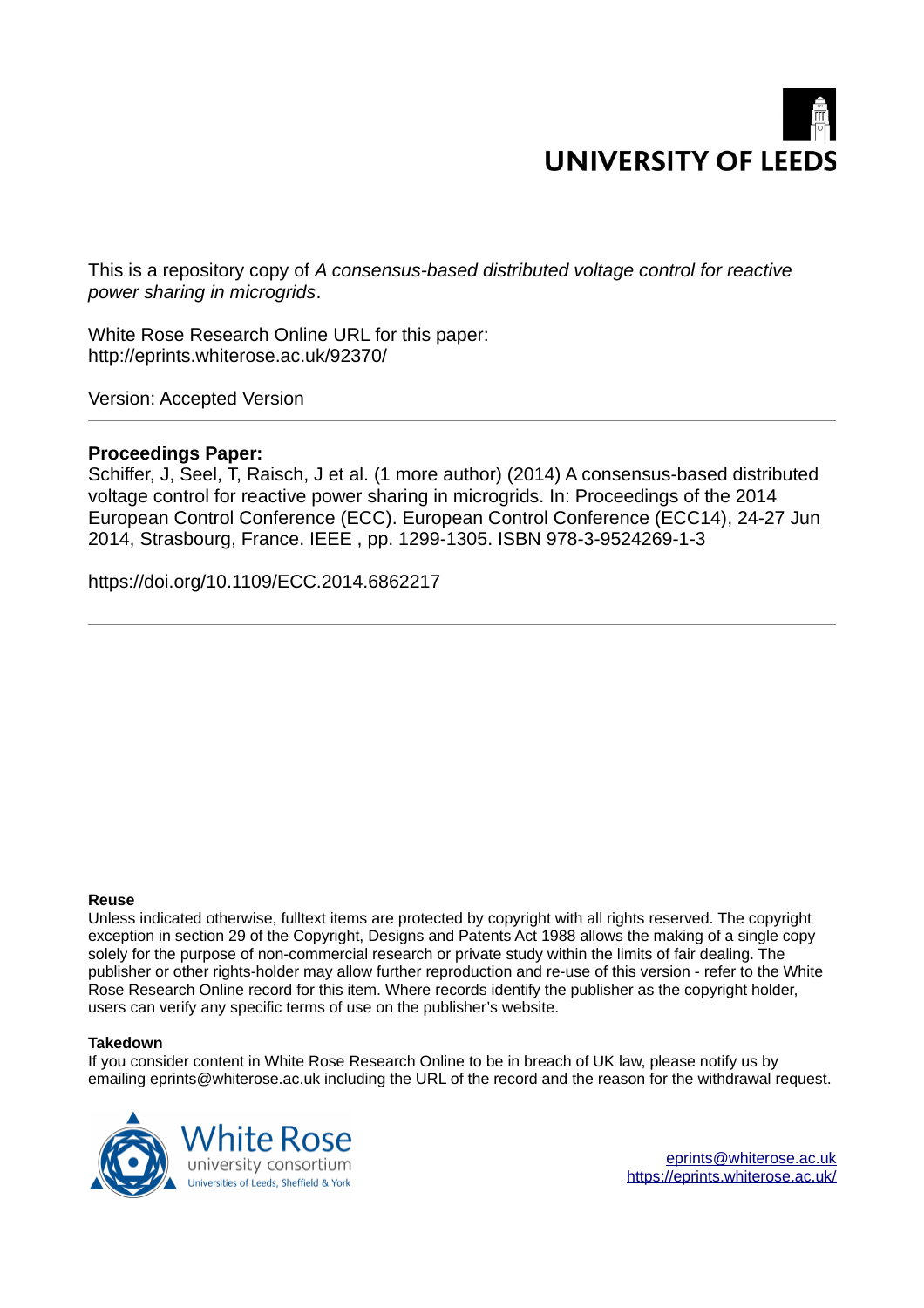# A consensus-based distributed voltage control for reactive power sharing in microgrids

Johannes Schiffer, Thomas Seel, Jorg Raisch, Tevfik Sezi ¨

*Abstract*— We propose a consensus-based distributed voltage control (DVC), which solves the problem of reactive power sharing in autonomous meshed inverter-based microgrids with inductive power lines. Opposed to other control strategies available thus far, the DVC does guarantee reactive power sharing in steady-state while only requiring distributed communication among inverters, i.e. no central computing nor communication unit is needed. Moreover, we provide a necessary and sufficient condition for local exponential stability. In addition, the performance of the proposed control is compared to the usual voltage droop control [1] in a simulation example based on the CIGRE benchmark medium voltage distribution network.

## I. INTRODUCTION

Microgrids represent a promising concept to facilitate the integration of distributed renewable sources into the electrical grid [2], [3], [4]. Two main motivating facts for the need of such concepts are: *(i)* the increasing installation of renewable energy sources world-wide – a process motivated by political, environmental and economic factors; *(ii)* a large portion of these renewable sources consists of small-scale distributed generation (DG) units connected at the low (LV) and medium voltage (MV) levels via AC inverters. Since the physical characteristics of inverters largely differ from those of conventional electrical generators, i.e. synchronous generators (SGs), different control approaches are required [5].

A microgrid addresses these issues by gathering a combination of generation units, loads and energy storage elements at distribution level into a locally controllable system. This system can be operated either connected to or completely isolated from the main transmission grid. An autonomous or islanded microgrid is operated in the latter way.

Besides frequency and voltage stability, power sharing is an important performance criterion in the operation of microgrids [5]. Power sharing is understood as the ability of the local controls of the individual generation sources to achieve a desired steady-state distribution of the power outputs of all generation sources *relative* to each other, while satisfying the load demand in the network. The relevance of this control objective lies within the fact that it allows to prespecify the utilization of the generation units in operation.

When generation sources are connected to the network via SGs, droop control is often used to achieve the objective of

active power sharing [6]. Under this approach, the rotational speed of each SG in the network is monitored locally to derive how much power each SG needs to provide.

Inspired hereby, researchers have proposed to apply a similar control to AC inverters [1], [7]. It has been shown [8], [9], [10] that this heuristic decentralized control law indeed locally stabilizes the network frequency and that the control gains and setpoints can be chosen such that a desired active power distribution is achieved in steady-state without any explicit communication among the different sources. The nonnecessity of an explicit communication system is explained by the fact that the network frequency serves as a common implicit communication signal.

Furthermore, in microgrids, droop control is typically also applied with the objective to achieve a desired *reactive power* distribution. The most common approach is to set the voltage amplitude with a proportional control, the feedback signal of which is the reactive power generation relative to a reference setpoint [1], [11]. However, this control does in general not guarantee a desired reactive power sharing [10], [12], [13]. As a consequence, several other (heuristic) decentralized voltage control laws have been proposed [12], [13], [14], [15], [16], but no general conditions or formal guarantees for reactive power sharing are given.

Therefore, we propose in this work a consensus-based distributed voltage control (DVC), which solves the open problem of reactive power sharing in autonomous meshed inverter-based microgrids with inductive power lines. Unlike most other related communication-based control concepts, e.g. [17], [18], the present approach only requires distributed communication among inverters, i.e. it does not require a central communication or computing unit nor all-to-all communication among the inverters.

Furthermore, due to the lack in performance with respect to reactive power sharing of the voltage control [1], the control presented here is meant to replace the voltage control [1] rather than complementing it in a secondary control-like manner, as e.g. in [18], [19]. Moreover, unlike e.g. [19], we characterize uniqueness properties of equilibrium points of the closed-loop system and provide a necessary and sufficient condition for local exponential stability.

We would like to emphasize that reactive power sharing is only of practical interest in networks or clusters of networks, where the generation units are in close electrical proximity. This is often the case in microgrids and we only consider such networks in this paper. Close electrical proximity usually implies close geographical distance between the different units, which facilitates the practical implementation of a distributed communication network.

J. Schiffer and T. Seel are with the Technische Universität Berlin, Germany {schiffer, seel}@control.tu-berlin.de

J. Raisch is with the Technische Universität Berlin & Max-Planck-Institut für Dynamik komplexer technischer Systeme, Germany raisch@control.tu-berlin.de

T. Sezi is with Siemens AG, Smart Grid Division, Nuremberg, Germany tevfik.sezi@siemens.com

Partial support from the HYCON2 Network of excellence (FP7 ICT 257462) is acknowledged.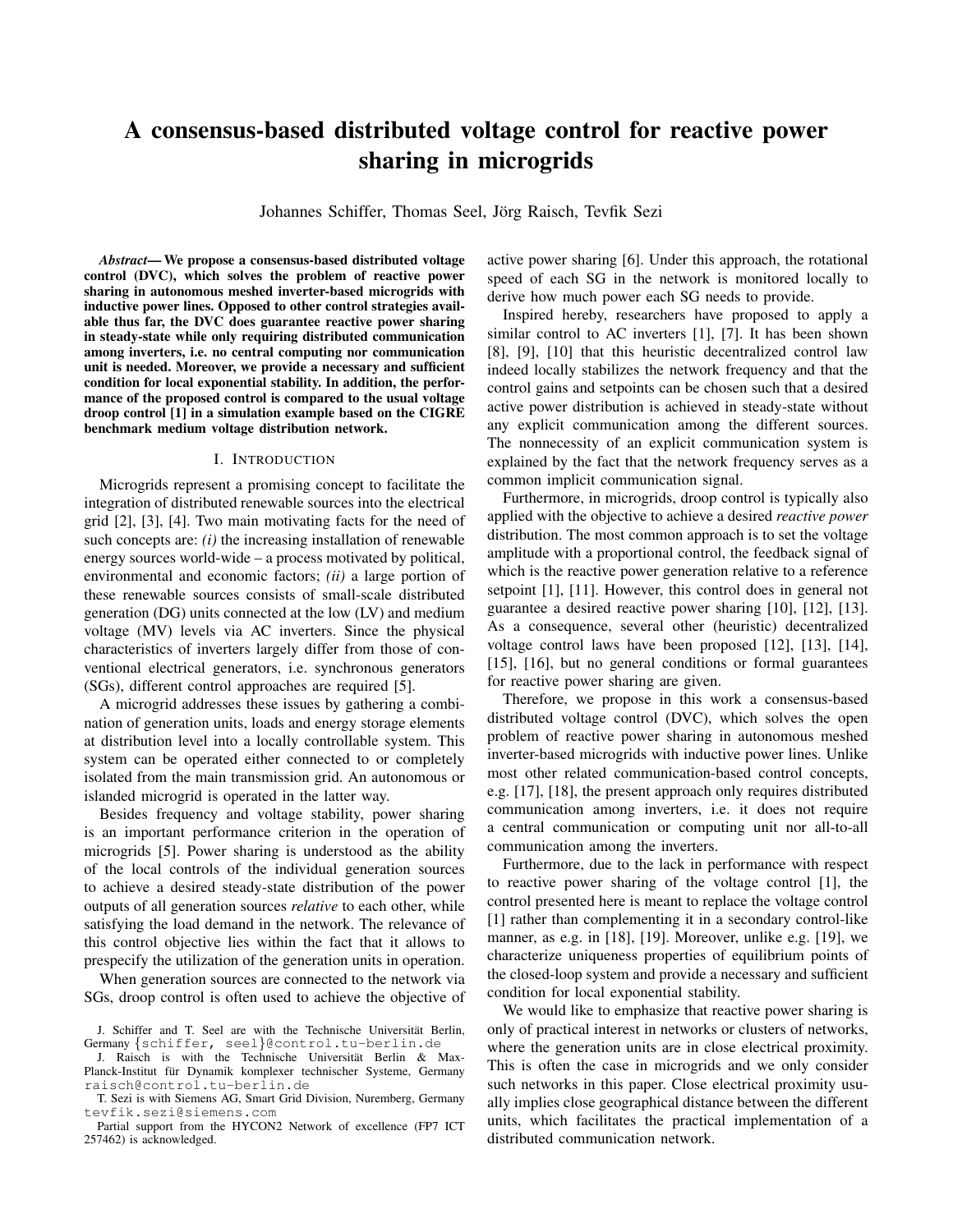#### II. PRELIMINARIES AND NOTATION

We define the sets  $\mathcal{N} := \{1, \ldots, n\}, \mathbb{R}_{\geq 0} := \{x \in \mathbb{R} | x \geq 0\}$ 0},  $\mathbb{R}_{>0} := \{x \in \mathbb{R} | x > 0\}$ ,  $\mathbb{R}_{<0} := \{x \in \mathbb{R} | x < 0\}$  and  $\mathbb{T} := [0, 2\pi)$ . For a set  $\mathcal{U}, i \sim \mathcal{U}$  denotes "for all  $i \in \mathcal{U}$ " and |U| its cardinality. Let  $x := \text{col}(x_i) \in \mathbb{R}^n$  denote a vector with entries  $x_i$ ,  $i \sim \mathcal{N}$ ;  $\underline{0}_n \in \mathbb{R}^n$  the vector of all zeros;  $\underline{1}_n \in \mathbb{R}^n$  the vector with all ones;  $I_n$  the  $n \times n$ identity matrix;  $0_{n \times n}$  the  $n \times n$  matrix of all zeros and diag $(a_i), i \sim \mathcal{N}$ , an  $n \times n$  diagonal matrix with entries  $a_i$ . For  $z \in \mathbb{C}$ ,  $\Re(z)$  denotes the real part of z and  $\Im(z)$ its imaginary part. Let  $j$  denote the imaginary unit. The conjugate transpose of a vector  $v$  is denoted by  $v^*$ . For a matrix  $A \in \mathbb{R}^{n \times n}$ , let  $\sigma(A) := \{ \lambda \in \mathbb{C} : \det(\lambda I_n - A) = 0 \}$ denote its spectrum. The numerical range or field of values of A is defined as  $W(A) := \{x^*Ax : x \in \mathbb{C}^n, x^*x = 1\}.$ It holds that  $\sigma(A) \subseteq W(A)$  [20]. If A is symmetric then  $W(A) \subseteq \mathbb{R}$  and  $\min(\sigma(A)) \leq W(A) \leq \max(\sigma(A))$  [20]. Let  $A_{sy} = \frac{1}{2}(A + A^T)$ , respectively  $A_{sk} = \frac{1}{2}(A - A^T)$  be the symmetric, respectively skew-symmetric part of A. Then  $\Re(W(A)) = W(A_{sy})$  and  $\Im(W(A)) = W(A_{sk})$  [20].

The following two results are used in the paper.

*Lemma 2.1:* [20] Let A and B be matrices of appropriate dimensions and let  $B$  be positive semidefinite. Then,

$$
\sigma(AB) \subseteq W(A)W(B) := {\lambda = \alpha \beta | \alpha \in W(A), \beta \in W(B) }.
$$

*Lemma 2.2:* [21]. Let  $x \in \mathbb{R}^n$ ,  $y \in \mathbb{R}^n$  and  $A \in \mathbb{R}^{n \times n}$  be a matrix with constant entries. Let  $F : \mathbb{R}^n \to \mathbb{R}^n$ ,  $F(x) :=$  $col(f_1(x_1),...,f_n(x_n)),$  where  $f_i: \mathbb{R} \to \mathbb{R}, i = 1,...,n,$ are nonlinear strictly monotonically increasing functions. Consider the nonlinear algebraic equation

$$
F(x) + Ax = y.
$$
 (1)

Then, (1) possesses a unique solution in x for each y if A is positive semidefinite.

# *A. Network model*

We consider a generic meshed microgrid and assume that loads are modeled by constant impedances. This leads to a set of nonlinear differential-algebraic equations (DAE). Then, a network reduction (called Kron-reduction [6]) is carried out to eliminate all algebraic equations and to obtain a set of differential equations. We assume this process has been conducted and work with the Kron-reduced network.

In the reduced network, each node represents a DG unit interfaced via an AC inverter. The set of nodes of this network is denoted by  $N$ . We associate a time-dependent phase angle  $\delta_i$  :  $\mathbb{R}_{\geq 0}$   $\rightarrow$  T and a voltage amplitude  $V_i: \mathbb{R}_{\geq 0} \to \mathbb{R}_{>0}$  to each node  $i \in \mathcal{N}$  in the microgrid. Two nodes  $i$  and  $k$  of the microgrid are connected via a complex admittance  $Y_{ik} = Y_{ki} \in \mathbb{C}$ . For convenience, we define  $Y_{ik} := 0$  whenever i and k are not directly connected via an admittance. We denote the set of neighbors of a node  $i \in \mathcal{N}$  by  $\mathcal{N}_i := \{ k \mid k \in \mathcal{N}, k \neq i, Y_{ik} \neq 0 \}.$ 

We assume that the power lines of the microgrid are *lossless*, i.e. all lines can be represented by purely inductive admittances. This may be justified as follows [8], [10]. In medium (MV) and low voltage (LV) networks the line impedance is usually not purely inductive, but has a nonnegligible resistive part. On the other hand, the inverter output impedance is typically inductive (due to the output inductor and/or the possible presence of an output transformer). Under these circumstances, the inductive parts dominate the resistive parts in the admittances for some particular microgrids, especially on the MV level. We only consider such microgrids and absorb the inverter output admittances (together with possible transformer admittances) into the line admittances  $Y_{ik}$ , while neglecting all resistive effects.

Then, an admittance connecting two nodes  $i$  and  $k$  can be represented by  $Y_{ik} := jB_{ik}$  with  $B_{ik} \in \mathbb{R}_{\leq 0}$ . The representation of loads as constant impedances in the original network leads to shunt-admittances at at least some of the nodes in the Kron-reduced network, i.e.  $\hat{Y}_{ii} = \hat{G}_{ii} + j\hat{B}_{ii} \neq 0$ for some  $i \in \mathcal{N}$ , where  $\hat{G}_{ii} \in \mathbb{R}_{>0}$  is the shunt conductance and  $\hat{B}_{ii} \in \mathbb{R}_{\leq 0}$  denotes the shunt susceptance.

In this work, we focus on the reactive power flows. The reactive power flow  $Q_{ik} : \mathbb{T}^2 \times \mathbb{R}^2_{>0} \to \mathbb{R}$  from node  $i \in \mathcal{N}$ to node  $k \in \mathcal{N}$  is given by [6]

 $Q_{ik}(\delta_i(t), \delta_k(t), V_i(t), V_k(t)) =$ 

$$
|B_{ik}|V_i^2(t) - |B_{ik}|V_i(t)V_k(t)\cos(\delta_i(t) - \delta_k(t)).
$$
 (2)

Furthermore, we make use of the standard decoupling assumption, i.e. we assume that  $\delta_i(t) - \delta_k(t) \approx 0$  and hence  $\cos(\delta_i(t) - \delta_k(t)) \approx 1$ , for all  $t \geq 0$  and for  $i \sim \mathcal{N}, k \sim \mathcal{N}_i$ , see [6], [13]<sup>1</sup>. Then, the reactive power flow  $Q_i : \mathbb{R}^n_{>0} \to \mathbb{R}$ at a node  $i \in \mathcal{N}$  is obtained as<sup>2</sup>

$$
Q_i(V_1, ..., V_n) = |B_{ii}|V_i^2 - \sum_{k \sim \mathcal{N}_i} |B_{ik}|V_iV_k
$$
 (3)

with  $B_{ii} := \hat{B}_{ii} + \sum_{k \sim \mathcal{N}_i} B_{ik}$ . Hence,

$$
|B_{ii}| \ge \sum_{k \sim \mathcal{N}_i} |B_{ik}|. \tag{4}
$$

It follows from (3) that the reactive power  $Q_i$  can be controlled by controlling the voltage amplitudes  $V_i$  and  $V_k$ ,  $i \in \mathcal{N}, k \in \mathcal{N}$ . This fact is used when designing a distributed voltage control for reactive power sharing in Section III-B.

The focus of this work is on generation units. Hence, we express all power flows in "Generator Reference-Arrow System".

## *B. Graph theory*

Since the proposed voltage control is distributed, it requires communication among the generation units in the network. We employ a graph theoretic notation [22] to describe the high-level properties of the communication network.

An undirected graph of order *n* is a tuple  $\mathcal{G} := (\mathcal{V}, \mathcal{E}),$ where  $V := \{1, \ldots, n\}$  is the set of nodes and  $\mathcal{E} \subseteq \mathcal{V} \times \mathcal{V}$ ,  $\mathcal{E} := \{e_1, \ldots, e_m\}$  is the set of undirected edges. The l-th edge connecting nodes i and k is denoted as  $e_l =$  $\{i, k\} = \{k, i\}$ . A node represents an individual agent, i.e. a generation source in the present case. The set of neighbors of a node i is denoted by  $C_i$  and contains all k for which  $e_l = \{i, k\} \in \mathcal{E}$ . If there is an edge between two nodes i and  $k$ , then i and k can exchange their local measurements with

 $<sup>1</sup>$ All our results also hold for arbitrary, but constant angle differences, i.e.</sup>  $\delta_i(t) - \delta_k(t) = \delta_{ik}, \delta_{ik} \in \mathbb{T}$ , at the cost of a more complex notation.

 $2^2$ To simplify notation the time argument of all signals is omitted from now on.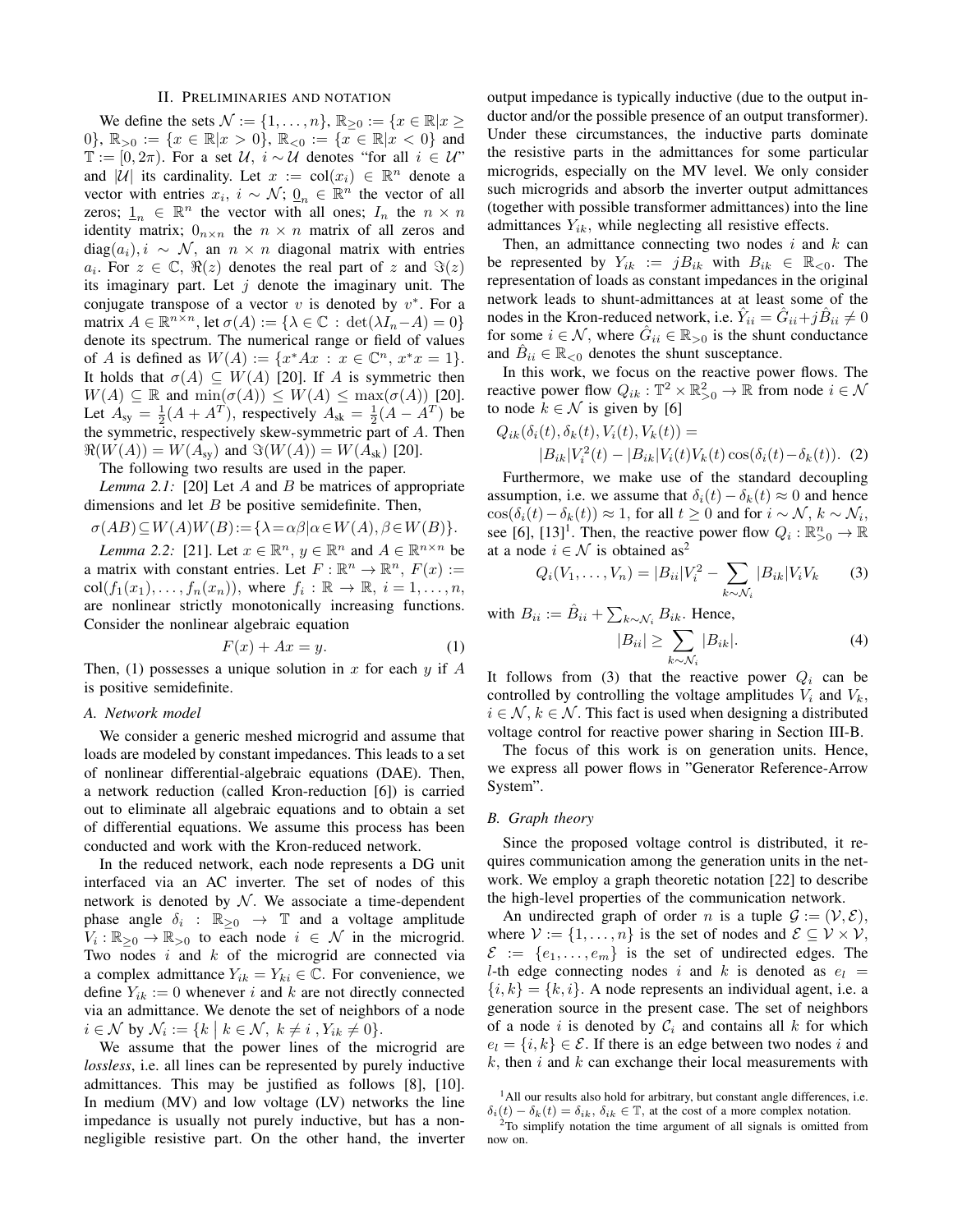each other. We assume that the graph contains no self-loops, i.e. there is no edge  $e_l = \{i, i\}$ .

The  $|V| \times |V|$  adjacency matrix A has entries  $a_{ik} = a_{ki} = 1$  if an edge between i and k exists and  $a_{ik} = 0$ otherwise. The degree of a node *i* is given by  $d_i = \sum_{k=1}^{n} a_{ik}$ . With  $\mathcal{D} := \text{diag}(d_i) \in \mathbb{R}^{n \times n}$ , the Laplacian matrix of an undirected graph is given by  $\mathcal{L} := \mathcal{D} - \mathcal{A}$  and is symmetric positive semidefinite [22].

A path in a graph is an ordered sequence of nodes such that any pair of consecutive nodes in the sequence is connected by an edge.  $G$  is called connected if for all pairs  $(i, k) \in V \times V$ ,  $i \neq k$ , there exists a path from i to k. Given an undirected graph, zero is a simple eigenvalue of its Laplacian matrix  $\mathcal L$  if and only if the graph is connected. Moreover, a corresponding right eigenvector to this simple zero eigenvalue is then  $\underline{1}_n$ , i.e.  $\mathcal{L}\underline{1}_n = \underline{0}_n$  [22].

The nodes in the communication and in the electrical network are identical, i.e.  $\mathcal{N} \equiv \mathcal{V}$ . Note that the communication topology may, but does not necessarily have to, coincide with the topology of the electrical network, i.e. we may allow  $C_i \neq \mathcal{N}_i$  for any  $i \in \mathcal{V}$ .

# III. INVERTER MODELING AND DISTRIBUTED VOLTAGE CONTROL FOR REACTIVE POWER SHARING

#### *A. Inverter model*

We model the inverters as controllable AC voltage sources the amplitude and frequency of which can be defined by the designer  $[23]$ <sup>3</sup>. Then, the inverter at the *i*-th node can be represented by [10], [24]

$$
\dot{\delta}_i = u_i^{\delta},
$$
  
\n
$$
\tau_{V_i} \dot{V}_i = -V_i + u_i^{\mathbf{V}},
$$
\n(5)

where  $u_i^{\delta}$  :  $\mathbb{R}_{\geq 0} \to \mathbb{R}$ ,  $u_i^V$  :  $\mathbb{R}_{\geq 0} \to \mathbb{R}$  are controls and  $\tau_{V_i} \in \mathbb{R}_{>0}$  is the time constant of a low-pass filter representing an input delay in the voltage. It is also assumed that the reactive power output is measured and processed through a low pass filter [7]

$$
\tau_{P_i}\dot{Q}_i^m = -Q_i^m + Q_i,\tag{6}
$$

where  $Q_i$  is given in (3) and  $\tau_{P_i} \in \mathbb{R}_{>0}$  is the time constant of the filter. We furthermore associate to each inverter its power rating  $S_i^N \in \mathbb{R}_{>0}$ ,  $i \sim \mathcal{N}$ .

Due to the decoupling assumption in II-A, we neglect the dynamics of  $\delta_i$  in the following. Furthermore, in practice  $\tau_{P_i} \gg \tau_{V_i}$ , hence we assume  $\tau_{V_i} = 0$ . The model (5), (6) can then be reduced to

$$
V_i = u_i^{\mathbf{V}},
$$
  
\n
$$
\tau_{P_i} \dot{Q}_i^m = -Q_i^m + Q_i,
$$
\n(7)

on which our further analysis is focused.

### *B. Distributed voltage control for reactive power sharing*

We employ the following definition of proportional reactive power sharing.

*Definition 3.1:* Let  $\chi_i \in \mathbb{R}_{>0}$  denote weighting factors and  $Q_i^s$  the steady-state reactive power flow,  $i \sim \mathcal{N}$ . Then, two inverters at nodes  $i$  and  $k$  are said to share their reactive powers proportionally according to  $\chi_i$  and  $\chi_k$  if

$$
\frac{Q_i^s}{\chi_i} = \frac{Q_k^s}{\chi_k}.
$$

*Remark 3.2:* From (7) it follows that in steady-state  $\dot{Q}_i^m = 0$  and hence  $Q_i^{m,s} = Q_i^s$ , where the superscript s denotes signals in steady-state.

*Remark 3.3:* A practical choice for  $\chi_i$  would, e.g. be  $\chi_i = S_i^N$ , where  $S_i^N \in \mathbb{R}_{>0}$  is the nominal power rating of the  $i$ -th inverter.

Inspired by consensus-algorithms [25], we propose the following distributed voltage control (DVC)  $u_i^V$  for an inverter at node  $i \in \mathcal{N}$ 

$$
u_i^V = V_i^d - k_i \int_0^t e_i(\tau) d\tau,
$$
  

$$
e_i := \sum_{k \sim C_i} \left( \frac{Q_i^m}{\chi_i} - \frac{Q_k^m}{\chi_k} \right) = \sum_{k \sim C_i} (\bar{Q}_i - \bar{Q}_k),
$$
 (8)

where  $V_i^d \in \mathbb{R}_{>0}$  is the desired (nominal) voltage amplitude and  $k_i \in \mathbb{R}_{>0}$  a feedback gain. Furthermore, for convenience we have defined the weighted reactive power flows  $\overline{Q}_i := Q_i^m / \chi_i$ ,  $i \sim \mathcal{N}$ . Recall that  $\mathcal{C}_i$ , cf. II-B, is the set of neighbor nodes of node  $i$  in the graph induced by the communication network, i.e. the set of nodes the  $i$ -th node can exchange information with. The control scheme is illustrated for the inverter at the  $i$ -th node in Fig. 1.

*Remark 3.4:* The proposed DVC (8) is a *distributed* control that requires communication infrastructure. Unlike [17], [18], the DVC does not require a central control and/or communication unit nor all-to-all communication. The only requirement on the communication topology is that the graph induced by the communication network is connected.

*Remark 3.5:* The usual voltage droop control for microgrids with inductive power lines is given by [1], [11]

$$
u_i^V = V_i^d - k_{Q_i}(Q_i^m - Q_i^d), \tag{9}
$$

where  $k_{Q_i} \in \mathbb{R}_{>0}$  is the feedback (droop) gain and  $Q_i^d \in \mathbb{R}$ the setpoint for the reactive power output of the  $i$ -th inverter. Opposed to the DVC (8), the control law (9) is decentralized, i.e. the feedback signal is the locally injected reactive power  $Q_i$ . It does therefore not require communication. However, it does not guarantee reactive power sharing [10], [12], [13].

*Remark 3.6:* In addition to reactive power sharing, it may be desired that the voltage amplitudes  $V_i$  remain within certain boundaries. With the above control law (8), where the voltage amplitudes are actuator signals, this can, e.g. be ensured by saturating the control signal  $u_i^V$ . For mathematical simplicity, we do not consider this in the present analysis.

Differentiating  $V_i = u_i^V$  with respect to time and combining (7) and (8), yields the following closed-loop dynamics for the *i*-th node,  $i \in \mathcal{N}$ ,

$$
\dot{V}_i = -k_i \sum_{k \sim C_i} \left( \frac{Q_i^m}{\chi_i} - \frac{Q_k^m}{\chi_k} \right), \quad V_i(0) = V_i^d,
$$
\n
$$
\tau_{P_i} \dot{Q}_i^m = -Q_i^m + Q_i, \quad Q_i^m(0) =: Q_{i0}^m,
$$
\n(10)

<sup>&</sup>lt;sup>3</sup>An underlying assumption to this model is that whenever the inverter connects an intermittent renewable generation source, e.g. a photovoltaic plant, to the network, it is equipped with some sort of storage (e.g., battery). Thus, it can increase and decrease its power output in a certain range.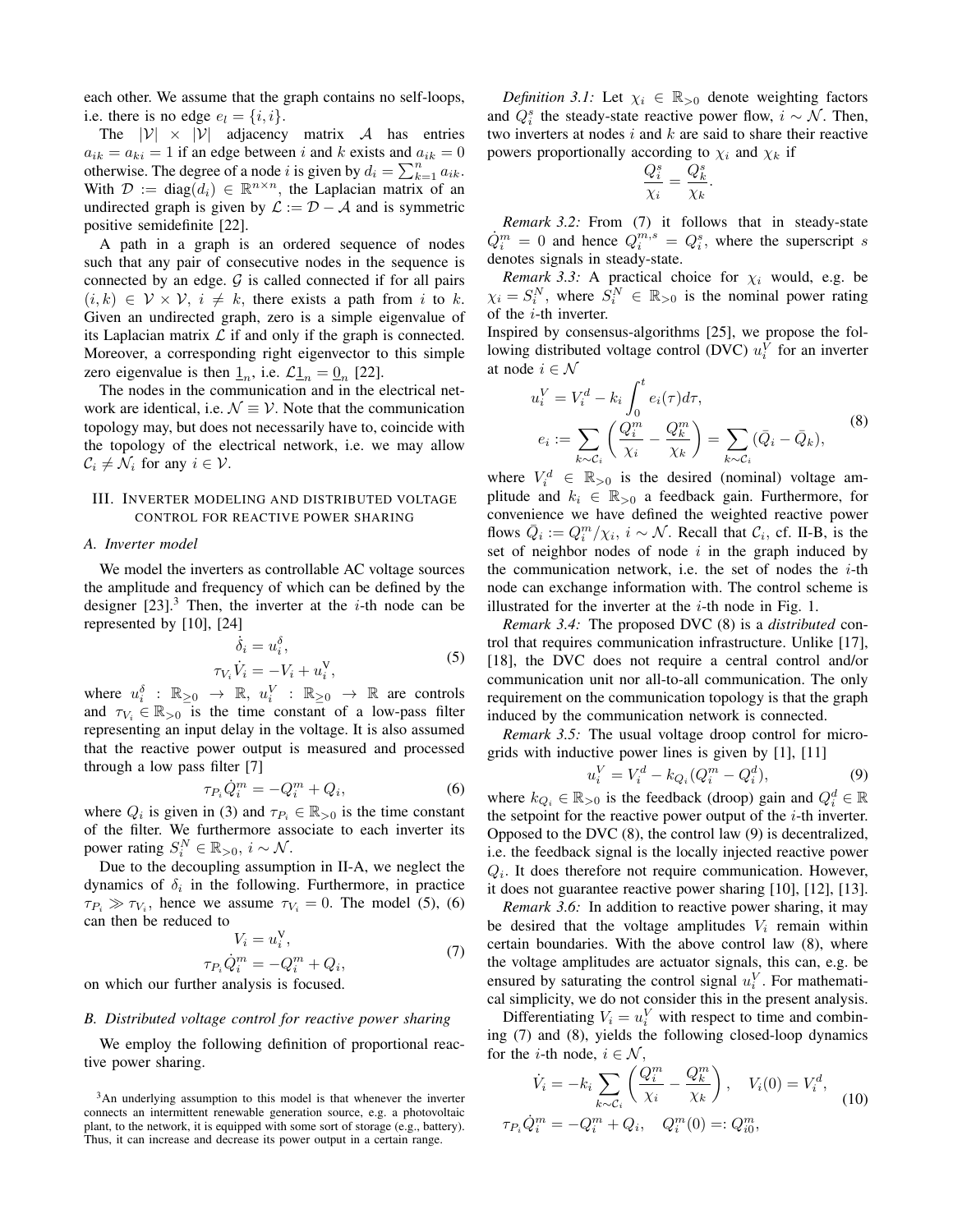

Fig. 1: Block diagram of the DVC (8) for an inverter at node  $i \in \mathcal{N}$ .  $V_i$  is the voltage amplitude,  $V_i^d$  its desired value,  $Q_i^m$  the measured reactive power and  $\overline{Q}_i$  the weighted reactive power, where  $\chi_i$  is the weighting coefficient to ensure proportional reactive power sharing and  $k_i$  is a feedback gain.

and the interaction between nodes is modeled by (3). Note that  $V_i(0)$  is determined by the control law (8). By recalling from II-B that  $\mathcal{L} \in \mathbb{R}^{n \times n}$  is the Laplacian matrix of the communication network and defining the matrices

$$
T := \text{diag}(\tau_{P_i}) \in \mathbb{R}^{n \times n}, D := \text{diag}(1/\chi_i) \in \mathbb{R}^{n \times n},
$$
  

$$
K := \text{diag}(k_i) \in \mathbb{R}^{n \times n},
$$

as well as the column vectors  $V \in \mathbb{R}_{>0}^n$ ,  $Q \in \mathbb{R}^n$  and  $Q^m \in \mathbb{R}^n$ 

$$
V := \text{col}(V_i), \quad Q := \text{col}(Q_i), \quad Q^m := \text{col}(Q_i^m), \quad (11)
$$

the complete closed-loop system dynamics can be written compactly in matrix form as

$$
\dot{V} = -K\mathcal{L}DQ^m,
$$
  
\n
$$
T\dot{Q}^m = -Q^m + Q,
$$
\n(12)

where  $Q_i = Q_i(V)$  is given by (3).

#### IV. STABILITY AND REACTIVE POWER SHARING

We start by proving that the proposed DVC  $(8)$  does indeed guarantee proportional reactive power sharing in steady-state.

*Claim 4.1:* The DVC (8) achieves proportional reactive power sharing in steady-state in the sense of Definition 3.1.

*Proof:* Set  $V = 0$  in (12). Note that, since  $\mathcal{L}$  is the Laplacian matrix of an undirected connected graph, it has a simple zero eigenvalue with a corresponding right eigenvector  $\beta \underline{1}_n$ ,  $\beta \in \mathbb{R} \setminus \{0\}$ . All its other eigenvalues are positive real. Moreover,  $K$  is a diagonal matrix with positive diagonal entries and from (12) in steady-state  $Q^s = Q^{m,s}$ . Hence, for  $\beta \in \mathbb{R} \setminus \{0\}$  and  $i \sim \mathcal{N}$ ,  $k \sim \mathcal{N}$ 

$$
\underline{0}_n = -K\mathcal{L}DQ^s \Leftrightarrow DQ^s = \beta \underline{1}_n \Leftrightarrow \frac{Q_i^s}{\chi_i} = \frac{Q_k^s}{\chi_k}.\tag{13}
$$

To analyze properties of equilibria of the system (12), (3), we make the following assumption.

Assumption 4.2: For every  $Q^{m,s} = Q^s(V^s) \in \mathbb{R}^n_{>0}$  satisfying the steady-state condition (13), there exists a  $V^s \in \mathbb{R}^n_{>0}$ satisfying (3),  $i \sim \mathcal{N}$ .

*Remark 4.3:* Because of (13) all entries of  $Q^{m,s} = Q^{s}(V^{s})$  must have the same sign. Since we consider networks with inductive power lines and loads, only  $Q^{m,s} = Q^s(V^s) \in \mathbb{R}_{>0}^n$  is practically relevant.

The next result characterizes uniqueness properties of equilibria of the system (12), (3).

*Proposition 4.4:* Consider the system (12), (3) satisfying Assumption 4.2. Then to each positive vector of reactive power flows  $Q^s$  there exists a unique positive vector of voltage amplitudes  $V^s$ .

*Proof:* Assume  $Q^s \in \mathbb{R}_{>0}^n$  given. Because of

$$
Q_i^s = |B_{ii}|V_i^{s^2} - \sum_{k \sim N_i} |B_{ik}|V_i^s V_k^s, \quad i \sim \mathcal{N}, \qquad (14)
$$

no element  $V_i^s$  can be zero. Hence, (14) can be rewritten as

$$
-\frac{Q_i^s}{V_i^s}+|B_{ii}|V_i^s-\sum_{k\sim\mathcal{N}_i}|B_{ik}|V_k^s=0,\quad i\sim\mathcal{N},
$$

or, more compactly,  $F(V^s) + RV^s = 0_n$ , where  $F(V^s) := \text{col}(-Q_i^s/V_i^s)$  and  $R \in \mathbb{R}^{n \times n}$  with entries  $r_{ii} := |B_{ii}|, r_{ik} := -|B_{ik}|, i \neq k$ . Clearly, for  $V_i^s > 0$ , the expression  $(-Q_i^s/V_i^s)$  is strictly monotonically increasing in  $V_i^s$  and because of (4) R is positive semidefinite. Uniqueness then follows from Lemma 2.2. We proceed by establishing a condition for local stability of equilibria of the system (12), (3). To this end, we make

the following important observation. Recall that  $\mathbf{1}_n^T \mathcal{L} = \mathbf{0}_n^T$ . Hence, multiplying the first equation in (12) from the left with  $\frac{1}{n} K^{-1}$  yields

$$
\underline{1}_n^T K^{-1} \dot{V} = \underline{0}_n^T D Q^m \quad \Rightarrow \quad \sum_{i=1}^n \frac{\dot{V}_i}{k_i} = 0. \tag{15}
$$

Consequently, by integrating (15), the motion of an arbitrary voltage  $V_i$ ,  $i \in \mathcal{N}$ , can be expressed in terms of all other voltages  $V_k$ ,  $k \sim \mathcal{N} \setminus \{i\}$  for all  $t \geq 0$ . This implies that studying the stability properties of equilibra of the system  $(12)$ ,  $(3)$  with dimension  $2n$ , is equivalent to studying the stability properties of corresponding equilibria of a reduced system of dimension  $2n-1$ . For ease of notation and without loss of generality, we define the reduced voltage vector as

$$
V_R := \text{col}(V_i) \in \mathbb{R}^{n-1}_{>0} \tag{16}
$$

and choose to express  $V_n$  by integrating (15) as

$$
V_n = V_n(V(0), V_R) = \sum_{i=1}^n \frac{V_i(0)}{k_i} - \sum_{i=1}^{n-1} \frac{k_n}{k_i} V_i
$$
  
= 
$$
\sum_{i=1}^n \frac{V_i^d}{k_i} - \sum_{i=1}^{n-1} \frac{k_n}{k_i} V_i,
$$
 (17)

since  $V_i(0) = V_i^d$ ,  $i \sim \mathcal{N}$ . We denote the reactive power flows in the reduced coordinates by

$$
Q_i(V_1, ..., V_{n-1}) = |B_{ii}|V_i^2 - \sum_{k \sim N_i} |B_{ik}|V_iV_k, \quad (18)
$$

 $i \sim \mathcal{N}$ , with  $V_n$  given by (17). By defining the matrix  $\mathcal{L}_R$  $\mathcal{L}_R := \begin{bmatrix} I_{n-1} & \underline{0}_{n-1} \end{bmatrix} K \mathcal{L} \in \mathbb{R}^{(n-1)\times n}$  $(19)$ 

the system (12), (3) can be written in the reduced coordinates  $col(V_R, Q^m) \in \mathbb{R}_{>0}^{n-1} \times \mathbb{R}^n$  as

$$
\dot{V}_R = -\mathcal{L}_R D Q^m,
$$
  
\n
$$
T \dot{Q}^m = -Q^m + \mathcal{Q},
$$
\n(20)

with  $Q := col(Q_i) \in \mathbb{R}^n$  and  $Q_i$ ,  $i \sim \mathcal{N}$ , given in (18). It follows from (17) that

$$
\frac{\partial V_n(V_1,\ldots,V_{n-1})}{\partial V_i}=-\frac{k_n}{k_i}, \quad i\sim\mathcal{N}\setminus\{n\}.
$$

Consequently,

$$
\frac{\partial \mathcal{Q}_k}{\partial V_i} = \frac{\partial Q_k}{\partial V_i} - \frac{k_n}{k_i} \frac{\partial Q_k}{\partial V_n}, \quad i \sim \mathcal{N} \setminus \{n\}.
$$
 (21)

Let  $x^s := \text{col}(V^s_R, Q^{m,s})$  be the corresponding equilibrium point to col $(V^s, \tilde{Q}^{m,s})$  defined in Assumption 4.2. By intro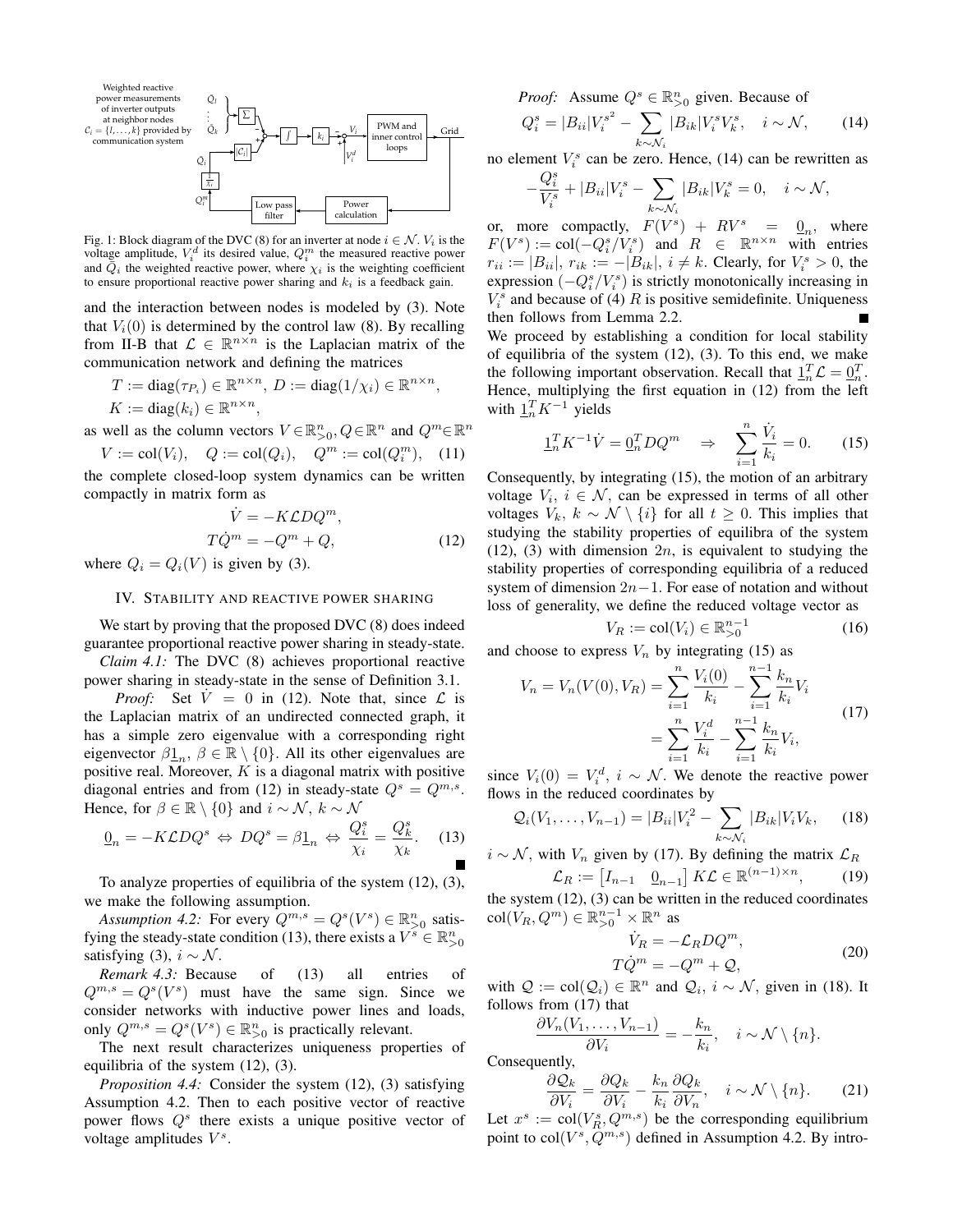ducing the matrix

$$
N := \frac{\partial Q}{\partial V}\Big|_{V^s} \in \mathbb{R}^{n \times n}
$$

with entries (use  $(3)$ )

$$
n_{ii} := 2|B_{ii}|V_i^s - \sum_{k \sim N_i} |B_{ik}|V_k^s, \ n_{ik} := -|B_{ik}|V_i^s, i \neq k, \ (22)
$$

as well as the matrix  $\mathcal{R} \in \mathbb{R}^{n \times (n-1)}$ 

$$
\mathcal{R} := \begin{bmatrix} I_{(n-1)} \\ -b^T \end{bmatrix}, \quad b := \text{col}\left(\frac{k_n}{k_1}, \dots, \frac{k_n}{k_{n-1}}\right), \tag{23}
$$

and making use of (21), it follows that

$$
\left. \frac{\partial \mathcal{Q}}{\partial V_R} \right|_{V_R^s} = N \mathcal{R}.\tag{24}
$$

To derive an analytic stability condition, it is convenient to assume identical low pass filter time constants.

*Assumption 4.5:* The time constants of the low pass filters in (12) are chosen such that  $\tau = \tau_{P_1} = \ldots = \tau_{P_n}$ .

Furthermore, we define the deviations of the system variables with respect to  $x^s$  as

$$
\tilde{V}_R := V_R - V_R^s \in \mathbb{R}^{n-1}, \quad \tilde{Q}^m := Q^m - Q^{m,s} \in \mathbb{R}^n.
$$

By making use of (24) together with Assumption 4.5, linearizing the system (20), (18) at  $x^s$  yields

$$
\begin{bmatrix}\n\dot{\tilde{V}}_R \\
\dot{\tilde{Q}}^m\n\end{bmatrix} = \underbrace{\begin{bmatrix}\n0_{(n-1)\times(n-1)} & -\mathcal{L}_R D \\
\frac{1}{\tau} N \mathcal{R} & -\frac{1}{\tau} I_n\n\end{bmatrix}}_{:=A} \begin{bmatrix}\n\tilde{V}_R \\
\tilde{Q}^m\n\end{bmatrix}.
$$
\n(25)

The following two relations are helpful to establish our claim

$$
\mathcal{RL}_R = \mathcal{R} \begin{bmatrix} I_{n-1} & \underline{0}_{n-1} \end{bmatrix} K \mathcal{L}
$$
  
=  $K \begin{bmatrix} I_{n-1} & \underline{0}_{n-1} \\ -\underline{1}_{n-1}^T & 0 \end{bmatrix} \mathcal{L} = K \mathcal{L},$  (26)

and

$$
\mathcal{R}^T K^{-1} \underline{1}_n = \underline{0}_{n-1}.
$$
 (27)

*Lemma 4.6:* For  $Q^s, V^s \in \mathbb{R}^n_{>0}$ , all eigenvalues of N have positive real part.

*Proof:* Dividing (14) by  $V_i^s > 0$  yields

$$
\frac{Q_i^s}{V_i^s} = |B_{ii}|V_i^s - \sum_{k \sim \mathcal{N}_i} |B_{ik}|V_k^s > 0.
$$
 (28)

Furthermore, from (4) it follows that

$$
|B_{ii}|V_i^s \ge \sum_{k \sim N_i} |B_{ik}|V_i^s. \tag{29}
$$

Hence, with  $n_{ii}$  and  $n_{ik}$  defined in (22), we have that

$$
n_{ii} = 2|B_{ii}|V_i^s - \sum_{k \sim N_i} |B_{ik}|V_k^s > |B_{ii}|V_i^s \ge \sum_{k \sim N \setminus \{i\}} |n_{ik}|.
$$

Therefore,  $N$  is a diagonally dominant matrix with positive diagonal elements and the claim follows from Gershgorin's disc theorem [20].

*Lemma 4.7:* For  $Q^s, V^s \in \mathbb{R}_{>0}^n$ , the matrix product NDLD has a zero eigenvalue with geometric multiplicity one and a corresponding right eigenvector  $\beta D^{-1} \mathbf{1}_n$ ,  $\beta \in \mathbb{R}$  $\mathbb{R} \setminus \{0\}$ ; all other eigenvalues have positive real part.

*Proof:* The matrix D is diagonal with positive diagonal entries and hence positive definite. Furthermore,  $\mathcal L$  is the Laplacian matrix of an undirected connected graph and therefore positive semidefinite. In addition,  $\mathcal L$  has a simple zero eigenvalue with a corresponding right eigenvector  $\beta_{n}$ ,

 $\beta \in \mathbb{R} \setminus \{0\}$  and Lemma 4.6 implies that N is nonsingular. Hence, NDCD has a zero eigenvalue with geometric multiplicity one and a corresponding right eigenvector  $\beta D^{-1} \underline{1}_n$ ,  $\beta \in \mathbb{R} \setminus \{0\}$ . In addition, DCD is positive semidefinite and by Lemma 2.1 it follows that

$$
\sigma(ND\mathcal{L}D) \subseteq W(N)W(D\mathcal{L}D).
$$

The aforementioned properties of  $D$  and  $\mathcal L$  imply that  $W(DLD) \subseteq \mathbb{R}_{\geq 0}$ . To prove that all eigenvalues apart from the zero eigenvalue have positive real part, we show that  $\Re(W(N)) \subseteq \mathbb{R}_{>0}$ . This also implies that the only element of the imaginary axis in  $W(N)W(DLD)$  is the origin. To see this, we recall that the real part of the numerical range of  $N$  is given by the range of its symmetric part, i.e.

$$
\Re(W(N)) = W\left(\frac{1}{2}\left(N + N^{T}\right)\right).
$$

The symmetric part of  $N$  has entries

$$
\bar{n}_{ii} := n_{ii}, \quad \bar{n}_{ik} := -\frac{1}{2} |B_{ik}| (V_i^s + V_k^s),
$$

where  $n_{ii}$  is defined in (22). From (28) it follows that

$$
|B_{ii}|V_i^s > \sum_{k \sim \mathcal{N}_i} |B_{ik}|V_k^s.
$$

Hence, together with (29), it follows that

$$
|B_{ii}|V_i^s>\frac{1}{2}\sum_{k\sim\mathcal{N}_i}|B_{ik}|(V_i^s+V_k^s)=\sum_{k\sim\mathcal{N}\backslash\{i\}}|\bar{n}_{ik}|
$$

and

$$
\bar{n}_{ii} = 2|B_{ii}|V_i^s - \sum_{k \sim N_i} |B_{ik}|V_k^s > |B_{ii}|V_i^s > \sum_{k \sim N\setminus\{i\}} |\bar{n}_{ik}|.
$$

Consequently, the symmetric part of  $N$  is diagonally dominant with positive diagonal entries and by Gershgorin's disc theorem its eigenvalues are all positive real. Г We are now ready to state our main result.

*Proposition 4.8:* Consider the system (12), (3) satisfying Assumption 4.2. Fix D and  $\tau > 0$ . Select  $\tau_{P_i} = \tau$ ,  $i \sim \mathcal{N}$ and  $K = D$ . Denote by  $x^s = col(V_R^s, Q^{m,s}) \in \mathbb{R}_{>0}^{2n-1}$  the corresponding equilibrium point of the reduced system (20), (18). Let  $\mu_i = a_i + ib_i$  be the *i*-th nonzero eigenvalue of the matrix product  $NDCD$  with  $a_i \in \mathbb{R}$  and  $b_i \in \mathbb{R}$ . Then,  $x^s$  is an exponentially stable equilibrium point of the system (20), (18) if and only if

$$
\tau b_i^2 < a_i. \tag{30}
$$

for all  $\mu_i$ . Moreover,  $x^s$  is exponentially stable for any  $\tau > 0$ if and only if NDLD has only real eigenvalues.

*Proof:* We have just shown that with  $\tau_{P_i} = \tau$ ,  $i \sim \mathcal{N}$ , the linear system (25) locally represents the microgrid dynamics (12), (18). The proof is thus given by deriving the spectrum of A defined in (25). Let  $\lambda$  be an eigenvalue of A with a corresponding right eigenvector  $v = col(v_1, v_2)$ ,  $v_1 \in \mathbb{C}^{n-1}$ ,  $v_2 \in \mathbb{C}^n$ . Then,

$$
-\mathcal{L}_R D v_2 = \lambda v_1, \qquad N \mathcal{R} v_1 - v_2 = \tau \lambda v_2. \tag{31}
$$

We first prove by contradiction that zero is not an eigenvalue of A. Therefore, assume  $\lambda = 0$ . Then,

$$
\mathcal{L}_R D v_2 = \underline{0}_{n-1}.\tag{32}
$$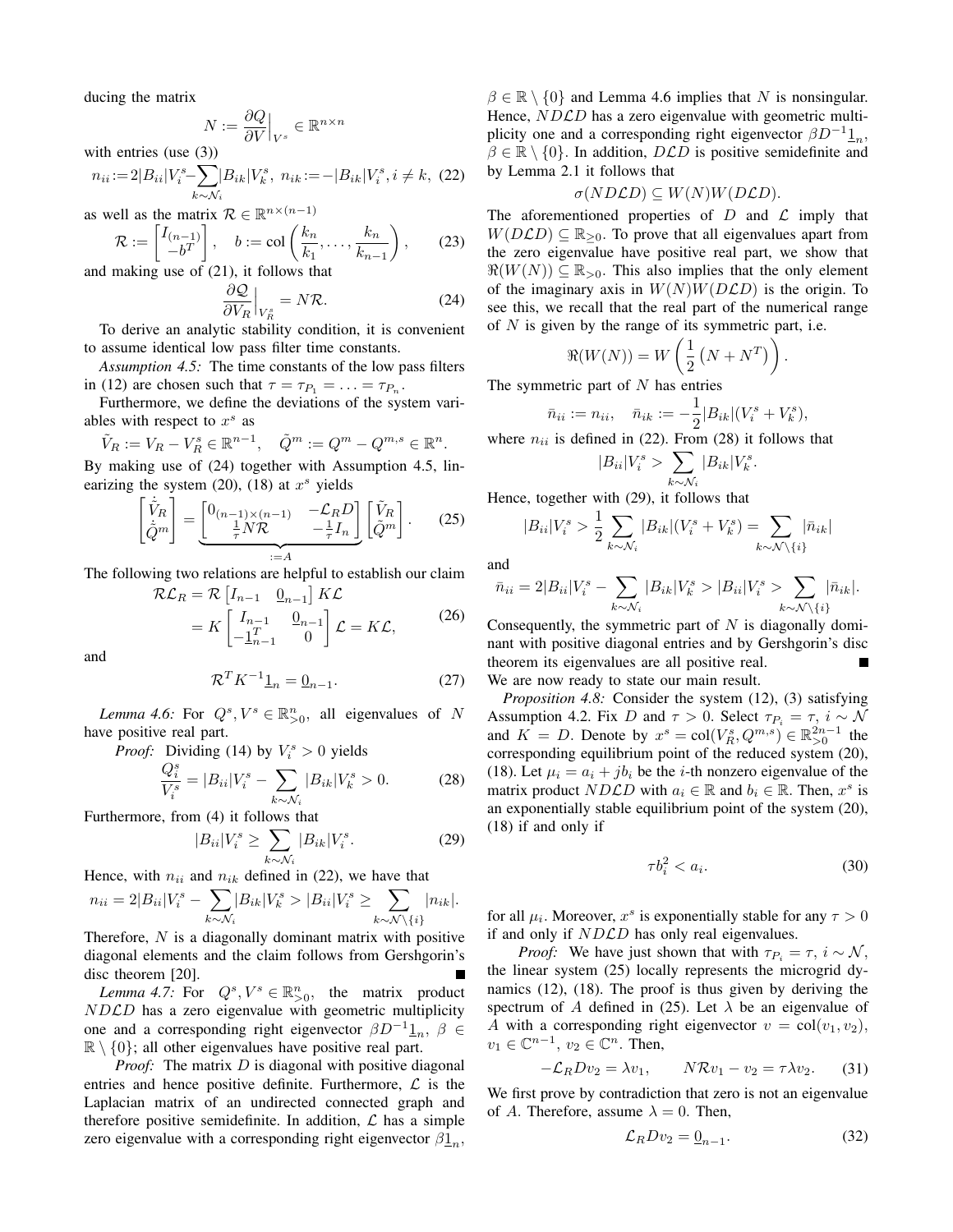From the definition of  $\mathcal{L}_R$  given in (19) it follows that (32) can only be satisfied if

$$
K\mathcal{L}Dv_2 = \text{col}(\underline{0}_{n-1}, a), \quad a \in \mathbb{C}.
$$

The fact that  $\mathcal{L} = \mathcal{L}^T$  together with  $\mathcal{L} \mathbf{1}_n = \mathbf{0}_n$  implies that  $\underline{1}_n^T K^{-1} K \mathcal{L} D v = 0$  for any  $v \in \mathbb{C}^n$ . Therefore,

$$
\underline{1}_n^T K^{-1} K \mathcal{L} D v_2 = \underline{1}_n^T K^{-1} \text{col}(\underline{0}_{n-1}, a) = 0.
$$

Hence, a must be zero. Consequently,  $v_2 = \beta D^{-1} \underline{1}_n$ ,  $\beta \in \mathbb{R}$ . Inserting  $\lambda = 0$  and  $v_2 = \beta D^{-1} \mathbf{1}_n$  in (31) and recalling  $K = D$  yields

$$
N\mathcal{R}v_1 = \beta D^{-1} \mathbf{1}_n = \beta K^{-1} \mathbf{1}_n. \tag{33}
$$

Premultiplying with  $v_1^* \mathcal{R}^T$  gives, because of (27), ∗

$$
v_1^* \mathcal{R}^T N \mathcal{R} v_1 = 0.
$$

The proof of Lemma 4.7 implies  $\Re(W(N)) \subseteq \mathbb{R}_{>0}$ . Hence,  $\mathcal{R}v_1=\underline{0}_n.$  $(34)$ 

Consequently, because of (33), 
$$
\beta = 0
$$
 and  $v_2 = \underline{0}_n$ . Finally, because of (23), (34) implies  $v_1 = \underline{0}_{n-1}$ . Hence, (31) can only hold for  $\lambda = 0$  if  $v_1 = \underline{0}_{n-1}$  and  $v_2 = \underline{0}_n$ . Therefore, zero is not an eigenvalue of  $\overline{A}$ .

To establish conditions under which all eigenvalues of A have negative real part, notice that, for  $\lambda \neq 0$ , (31) can be rewritten as

$$
\tau \lambda^2 v_2 + \lambda v_2 + N \mathcal{R} \mathcal{L}_R D v_2 = \underline{0}_n.
$$

Recalling (26) and  $K = D$  yields

$$
\tau \lambda^2 v_2 + \lambda v_2 + N D \mathcal{L} D v_2 = \underline{0}_n. \tag{35}
$$

This implies that  $v_2$  must be an eigenvector of  $NDCD$ . Recall that Lemma 4.7 implies that NDCD has a zero eigenvalue with geometric multiplicity one and all its other eigenvalues have positive real part. For  $NDLDv_2 = 0_n$ , (35) has solutions  $\lambda = 0$  and  $\lambda = -1/\tau$ . Recall that zero is not an eigenvalue of A. Hence, we have  $\lambda_1 = -1/\tau$  as first eigenvalue (with unknown algebraic multiplicity) of A.

Denote the remaining<sup>4</sup> eigenvalues of  $NDLD$  by  $\mu_i \in \mathbb{C}$ . Let a corresponding right eigenvector be given by  $w_i \in \mathbb{C}^n$ , i.e.  $NDLDw_i = \mu_i w_i$ . Without loss of generality, choose  $w_i$  such that  $w_i^* w_i = 1$ . By multiplying (35) from the right with  $w_i^*$ , the remaining  $0 \le m \le 2n - 2$  eigenvalues of A are the solutions  $\lambda_{i_{1,2}}$  of

$$
\tau \lambda_{i_{1,2}}^2 + \lambda_{i_{1,2}} + \mu_i = 0. \tag{36}
$$

First, consider real nonzero eigenvalues, i.e.  $\mu_i = a_i$  with  $a_i > 0$ . Then, clearly, both solutions of (36) have negative real parts, e.g. by the Hurwitz condition. Next, consider complex eigenvalues of  $NDLD$ , i.e.  $\mu_i = a_i + jb_i$ ,  $a_i > 0, b_i \in \mathbb{R} \setminus \{0\}$ . Then, from (36) we have

$$
\lambda_{i_{1,2}} = \frac{1}{2\tau} \left( -1 \pm \sqrt{1 - 4\tau (a_i + jb_i)} \right). \tag{37}
$$

.

We define  $\alpha_i := 1 - 4a_i \tau$ ,  $\beta_i := -4b_i \tau$  and recall that the roots of a complex number  $\sqrt{\alpha_i + j\beta_i}$ ,  $\beta_i \neq 0$ , are given by  $\pm(\psi_i + j\nu_i), \psi_i \in \mathbb{R}, \nu_i \in \mathbb{R},$  [26] with

$$
\psi_i = \left(0.5\left(\alpha_i + \sqrt{\alpha_i^2 + \beta_i^2}\right)\right)^{-0.5}
$$

 $4$ Neither the algebraic multiplicities of the eigenvalues of  $NDLD$  nor the geometric multiplicities of its nonzero eigenvalues are known in the present case. However, this information is not required, since it suffices to know that  $\Re(\sigma(NDLD)) \subseteq \mathbb{R}_{\geq 0}$ . This fact has been proven in Lemma 4.7.

Thus, both solutions  $\lambda_{i_{1,2}}$  in (37) have negative real parts if and only if

$$
\left(0.5\left(\alpha_i + \sqrt{\alpha_i^2 + \beta_i^2}\right)\right)^{-0.5} < 1 \Leftrightarrow \sqrt{\alpha_i^2 + \beta_i^2} < 2 - \alpha_i.
$$
  
Inserting  $\alpha_i$  and  $\beta_i$  gives

$$
\sqrt{(1-4a_i\tau)^2+16b_i^2\tau^2} < 1+4a_i\tau,
$$

where the right hand side is positive. The condition is therefore equivalent to

$$
b_i^2 \tau < a_i,
$$

which is condition (30). Hence,  $A$  is Hurwitz if and only if (30) holds for all  $\mu_i$ . Finally, the equilibrium point  $x^s$  is locally exponentially stable if and only if A is Hurwitz [27].

#### V. SIMULATION EXAMPLE

The performance of the proposed DVC (8) is now demonstrated and compared with the usual voltage droop control (9) via a simulation example based on the inner ring of the islanded Subnetwork 1 of the CIGRE benchmark MV distribution network [28]. In particular, we show the ability of the DVC (8) to quickly achieve a desired reactive power distribution after changes in the load.

The network consists of eight main buses and is shown in Fig. 2. We assume that the generation sources at buses 9b, 9c, 10b and 10c are operated with the DVC (8), respectively the droop control (9). The remaining sources are operated in PQ-mode. The distributed communication network is also depicted in Fig. 2. Note that the communication is not all-to-all and that there is no central unit. The simulations are carried out in Plecs [29].

We associate to each inverter a power rating  $S^{N} = [0.517, 0.353, 0.333, 0.023]$  pu, where pu denotes per unit values with respect to the base power  $S_{base} = 3$  MVA. For the DVC (8), we select a multiple of the nominal power rate of each source as weighting coefficient, i.e.  $\chi_i = 5S_i^N$ ,  $i \sim \mathcal{N}$  (cf. Remark 3.3) and, following Proposition 4.8, we set  $K = D$ . On the basis of selection criteria for frequencyactive power droop [10], the parameters of the control (9) are set to  $Q_i^d = 0.2S_i^N$  pu and  $k_{Q_i} = 0.1/S_i^N$  pu/pu. For both controls, we set  $V_i^d = 1$  pu. To satisfy Assumption 4.5, the low pass filter time constants are set to  $\tau_{P_i} = 0.2$  s,  $i \sim \mathcal{N}$ . The frequencies of the inverters are controlled with the usual frequency droop control, see e.g. [10], [11].

We consider the following scenario: at first, the system is operated under nominal loading conditions. Then, at  $t = 0.5$  s, there is an increase in load at buses 3 and 9. We compare the reactive power outputs and voltage trajectories of the inverters under the controls (8), respectively (9).

The simulation results are shown for the system (7) operated with the DVC (8) in Fig. 3a and with the droop control (9) in Fig. 3b. The system quickly reaches a steadystate under both controls after the load change at  $t = 0.5$  s. However, under the droop control (9), the reactive power is not shared by all inverters in proportion of their ratings. On the contrary and as predicted, the DVC (8) does achieve a desired reactive power distribution in steady-state.